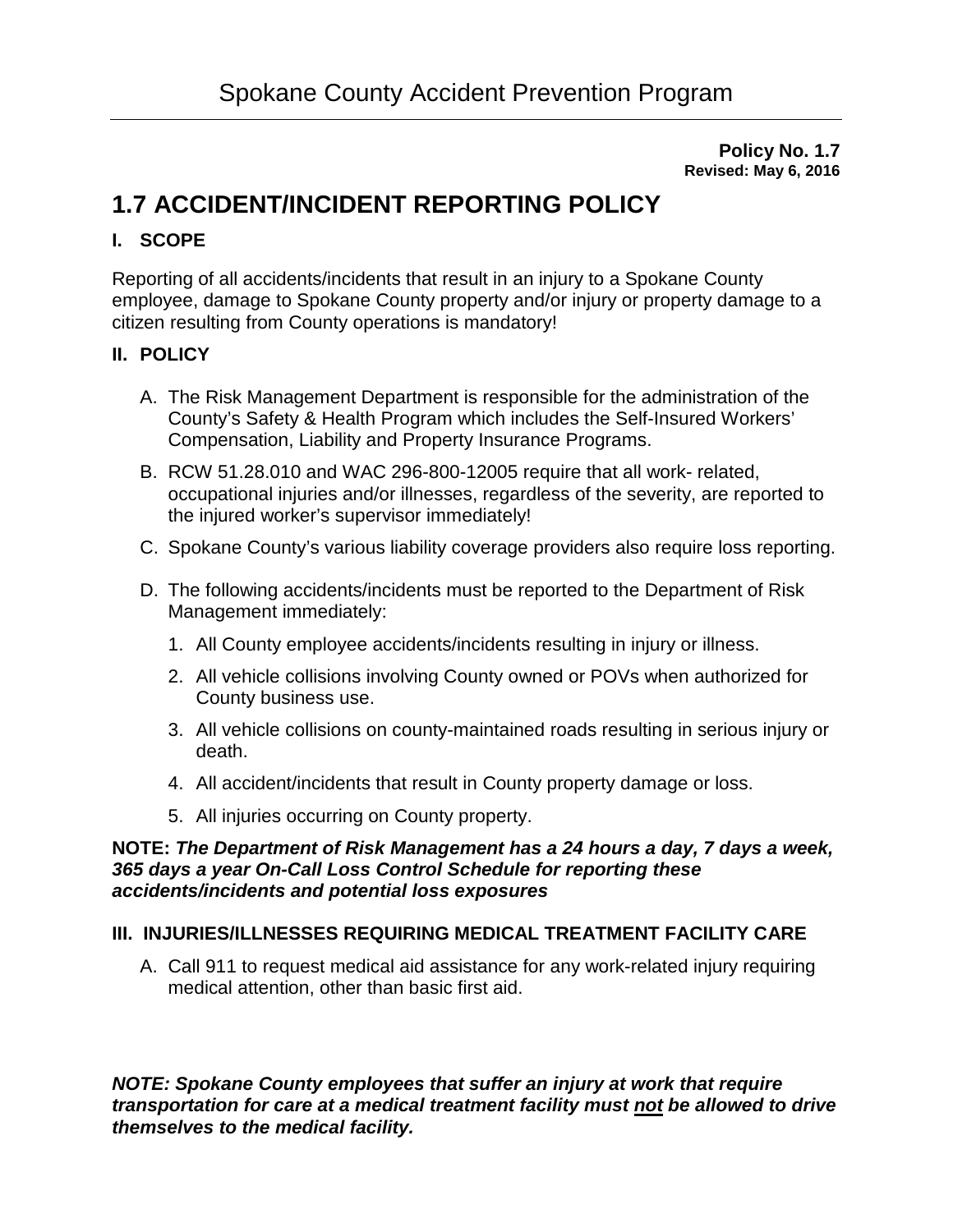#### *NOTE: Ambulance transport to a medical treatment facility must be requested for all injuries to the head, neck, back and/or where substantial blood loss has resulted from the injury.*

B. The Supervisor or Loss Control Specialist will notify the medical treatment facility that the employee suffered an occupational injury and of Spokane County's Selfinsurance Workers Compensation Program status.

#### *NOTE: Risk Management must be notified immediately after any work-related injury resulting in an amputation, loss of an eye, in-patient hospitalization, death or probable death of any employee. WAC 296-800-32005 requires time-sensitive reporting of injuries to LNI.*

- C. Following a work-related injury in which the employee receives care at a medical treatment facility, the employee must report to the Department of Risk Management the next working day to complete a *Worker's and Employer's Report of Occupational Injury or Disease* (SIF2). The SIF2 form is required by LNI for submitting injury/illness compensation claims for qualifying work-related injuries and illnesses.
- D. After discharge from the medical treatment facility, the injured worker must obtain a written medical release detailing whether the employee can return to work full duty or whether there are specific restrictions and/or limitation needing accommodations. The medical release must be submitted to Risk Management and the appropriate department for return to work authorization consideration.

# **IV. SUPERVISOR'S ELECTRONIC REPORT OF INJURY FORM**

Upon receiving a report that an employee has been injured, the supervisor must complete and submit a Supervisor's Accident Report of Injury to Risk Management within 24 hours of the injury incident; in cases of a holiday or weekend, the next working day. This form is in electronic format and is located on the Risk Management Page on the *County Ideas* intranet site. Once submitted, the supervisor will receive a copy of the electronically generated report via email. The submittal is sent directly to the Workers Compensation and Loss Control sections of Risk Management. Data from the electronic injury report form is used to assist worker compensations claims adjudicators with the information needed for injury/illness claims as well as critical information used by the Loss Control Specialists for maintaining data, assessment and trend analysis used for loss prevention/reductions consideration.

## A. PROCEDURES:

- 1. The injured worker's Supervisor and/or a Risk Management Loss Control Specialist will conduct an investigation of the accident/incident scene and equipment involved. A written administrative report should be completed detailing the information collected during the investigation and should include the following, at a minimum:
	- a. Post incident interview with the injured worker.
	- b. Post incident interviews with any accident/incident witnesses.
	- c. Inspection of the incident location.
	- d. Inspection of any equipment or machinery in use.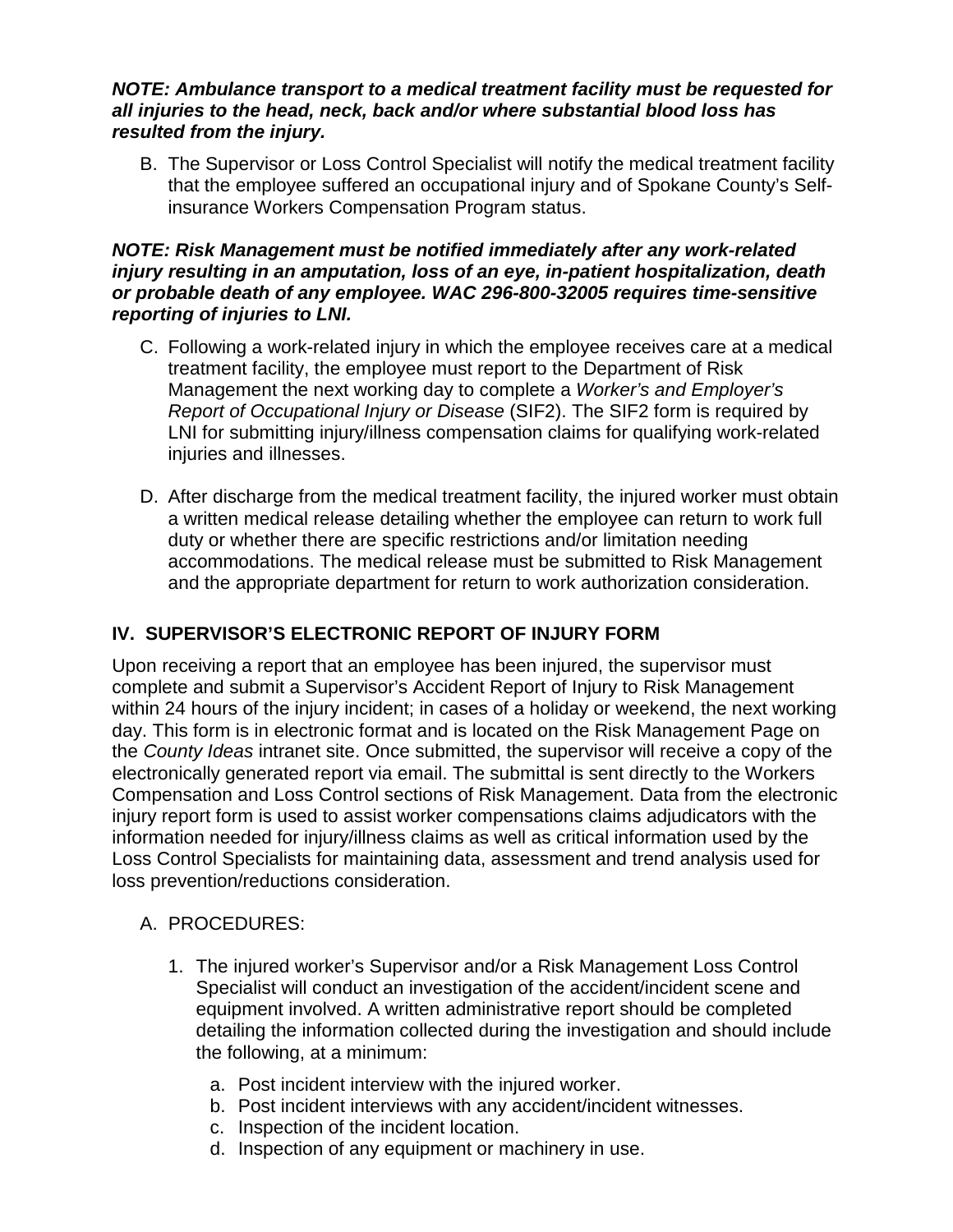- e. Inspection of any safety equipment and/or personal protective equipment (PPE) used for the work process.
- f. Review of work process procedures, protocol or policy.
- g. Review of related work-process training records.
- h. Any other pertinent information such as drawings, schedules or data.
- i. Identification of root causes for the accident/incident.
- j. Loss prevention considerations.
- 2. Supervisors must not allow an employee to return to work following a work related injury/illness until they receive a signed medical release from the treating physician or medical treatment facility detailing the terms of the worker's return to work, a copy of that release has been approved by Risk Management and the department has authorized the workers return.

**NOTE:** *Every effort will be made to return employees to work as soon as medically possible, including coordination with the injured workers department regarding reasonable accommodation requests required for modified duty assignment consideration for those workers released with restrictions or limitations.* 

## **V. SUPERVISOR'S PROPERTY DAMAGE REPORT**

- A. When employees are involved in an accident that causes damage to either Spokane County property and/or private property, they must inform their Supervisor immediately and a written report, following an investigation, must be submitted to the Department of Risk Management.
- B. These written reports are mandatory and assist the Claims Adjusters with critical information needed to initiate and process liability compensation claims. They are also instrumental in documenting accident and damage conditions. Accurate reporting, records, facts and circumstances related to accidents/incidents assists Risk Management in documenting the facts when the County finds itself in a defensible position for questionable liability exposure associated with litigation filed against the County.

## **VI. VEHICLE ACCIDENT/INCIDENT PROCEDURES**

County owned or privately owned vehicles (POVs) that are authorized for county business that are involved in a traffic accident/incident must follow the procedures listed in Spokane County Personnel Policy No. 630 (Vehicle Use), Section (IV)(H)(5).

#### *Note: Vehicle* **a***ccidents/incidents involving Commercial Driver's License (CDL) employees must be handled in accordance with Department of Transportation regulations.*

## **VII. VEHICLE ACCIDENT REPORTS**

A. The driver of any county vehicle or authorized POV being used for county business is required to complete and submit a Collision Report to the State of Washington within 4 business days of the accident/incident when damage to the vehicle(s) and property is estimated at equal to or above \$1,000 when law enforcement does not arrive at the accident/incident scene to complete a report.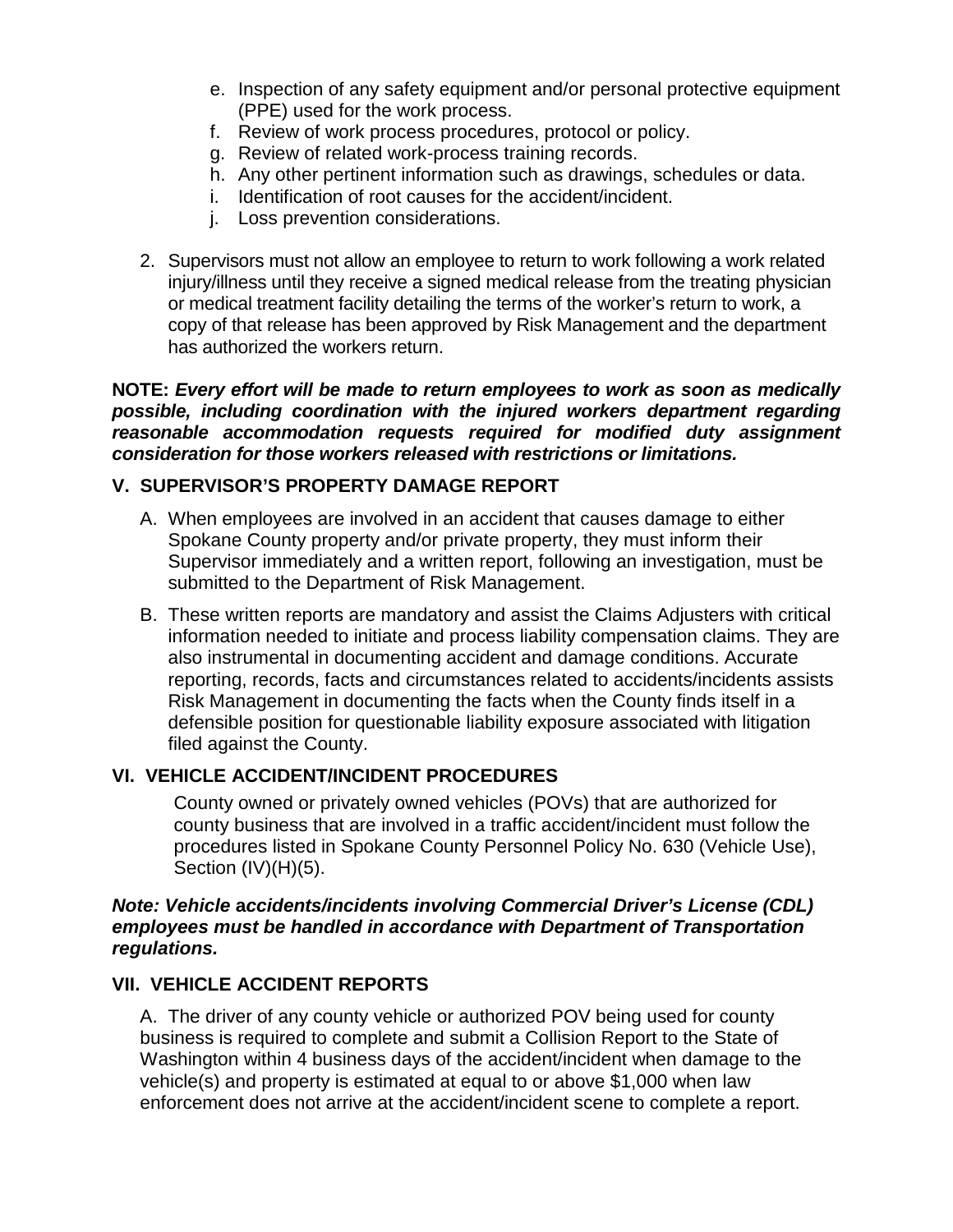*Note: RCW 46.52.0303 (1) Unless a report is to be made out by a law enforcement officer under subsection (3) of this section, the driver of any vehicle involved in an accident resulting in injury to or death of any person or damage to the property of any one person to an apparent extent equal to or greater than the minimum amount established by rule adopted by the Washington State Patrol (\$1,000.00) in accordance with subsection (5) of this section, shall, within four days after such accident make a written report of such accident to the Chief of Police of the city or town if such accident occurred within the incorporated city or town, or the County Sheriff or State Patrol if such accident occurred outside incorporated cities and towns.*

B. The on-scene Risk Management Department representative can provide assistance in estimating repair costs related to the accident/incident for Collision Report consideration.

C. Damage to property includes: repair costs, replacement costs, shop rates, inspection costs or the cost of any work determined to be necessary to bring the property back to the original condition prior to the incident. Persons responsible for the repairs of the property will make the determination of cost.

D. Vehicle towing costs should not be included in the estimated damage amount.

#### *Note: Damage during off-road vehicle extraction could be included in the damage*  estimate when it would be reasonable to expect that the type of vehicle being *extracted could not be extracted without causing damage.*

**VIII. PROPERTY DAMAGE** (Facilities and Private Property)

- A. Notify your Supervisor immediately. If your Supervisor is not reachable, immediately contact the Department of Risk Management for reporting and assistance.
- B. Do not leave the scene unless instructed to do so by Law Enforcement and/or Department of Risk Management Loss Control Specialists.

# **IX. ACCIDENT/INCIDENT/NEAR MISS REPORT**

A. Notify your Supervisor immediately. Documentation of a close call or near miss accident/incident is exceptionally valuable to identify potential loss exposures for hazard assessment consideration. Pro-active actions to correct identified proximate and root causes in procedures and/or equipment will reduce future probability of injury or property loss. Supervisors receiving notification of a close call or near miss accident/incident must complete a written report that details the date, time, location, persons, any equipment involved and the details leading up to and/or surrounding the accident/incident. After departmental evaluation, the report must be forwarded to the Department of Risk Management for further evaluation and appropriate loss control actions.

# **X. RISK MANAGEMENT SUPPORT**

A. The Department of Risk Management's office hours are Monday through Friday from 8:30 am to 5 pm and can be reached at Telephone number: **477- 3617**